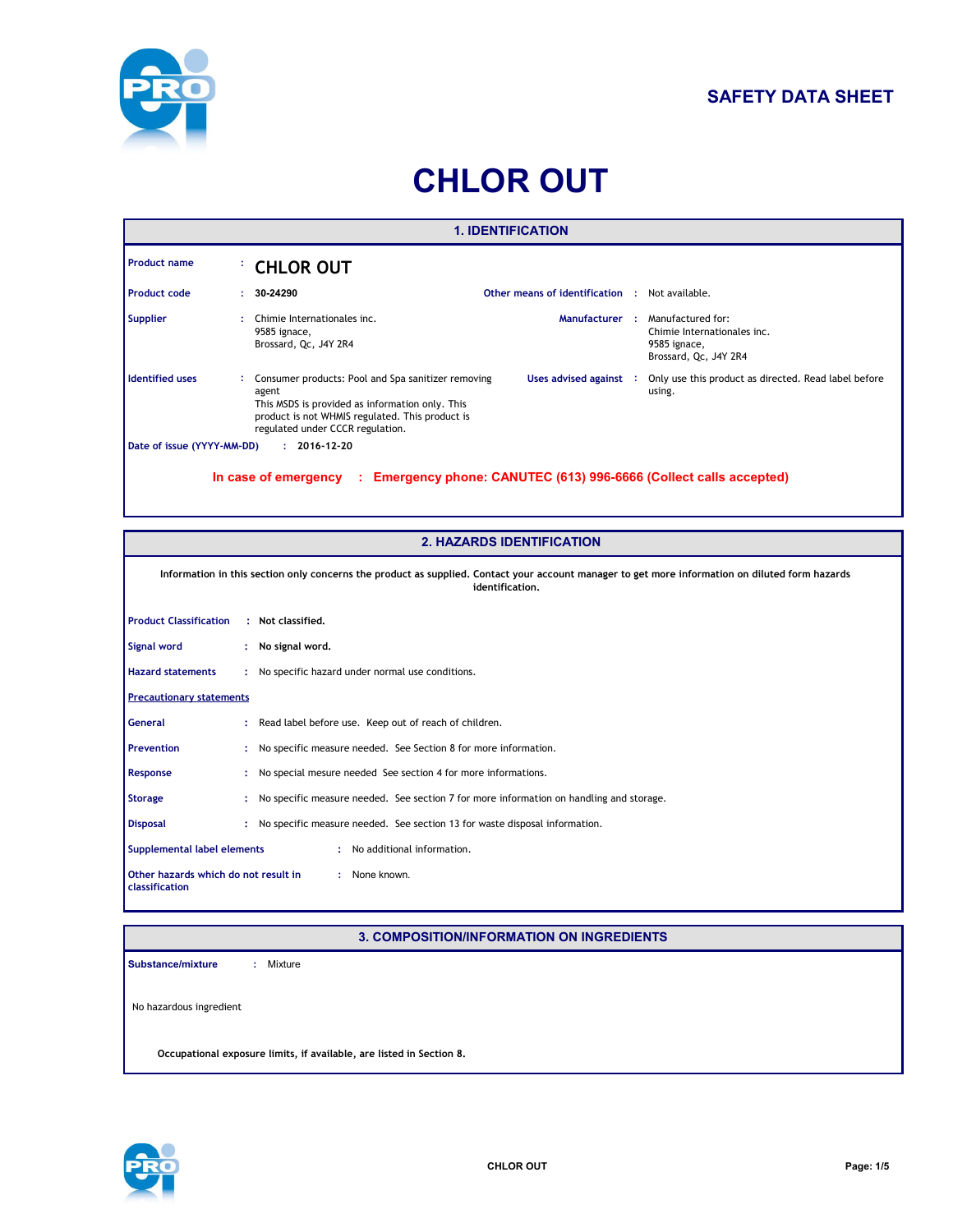#### **4. FIRST AID MEASURES**

| Description of required first aid measures         |                                                                                                                                                                  |  |  |  |
|----------------------------------------------------|------------------------------------------------------------------------------------------------------------------------------------------------------------------|--|--|--|
| Eye contact                                        | In case of contact with eyes, flush with fresh water. Check for and remove any contact lenses. Continue rinsing. Get medical attention if<br>irritation persist. |  |  |  |
| <b>Skin contact</b>                                | In case of irritation, rinse with water. Get medical attention if irritation persist.                                                                            |  |  |  |
| Ingestion                                          | Rinse mouth with water. Do not induce vomiting unless directed to do so by medical personnel. Get medical attention if symptoms occur.                           |  |  |  |
| <b>Inhalation</b>                                  | Move victim to fresh air and keep at rest in a position comfortable for breathing. Get medical attention if symptoms occur.                                      |  |  |  |
| Most important symptoms/effects, acute and delayed |                                                                                                                                                                  |  |  |  |
| Eye contact                                        | No specific symptoms under normal use conditions.                                                                                                                |  |  |  |
| <b>Skin contact</b>                                | No specific symptoms under normal use conditions.                                                                                                                |  |  |  |
| Ingestion                                          | No specific symptoms under normal use conditions.                                                                                                                |  |  |  |
| <b>Inhalation</b>                                  | No specific symptoms under normal use conditions.                                                                                                                |  |  |  |
| Notes to physician                                 | Treat symptomatically. Contact poison treatment specialist immediately if large quantities have been ingested or inhaled.                                        |  |  |  |
| See toxicological information (Section 11)         |                                                                                                                                                                  |  |  |  |

| <b>5. FIRE-FIGHTING MEASURES</b>                   |                                                                                                                                                                                                 |  |
|----------------------------------------------------|-------------------------------------------------------------------------------------------------------------------------------------------------------------------------------------------------|--|
| <b>Extinguishing media</b>                         |                                                                                                                                                                                                 |  |
| Suitable extinguishing media                       | Use an extinguishing agent suitable for the surrounding fire.                                                                                                                                   |  |
| Unsuitable extinguishing media                     | None known.                                                                                                                                                                                     |  |
| Specific hazards arising from the<br>chemical      | No specific fire or explosion hazard.                                                                                                                                                           |  |
| Hazardous thermal decomposition products           | Decomposition products may include the following materials:<br>sulfur oxides<br>metal oxide/oxides                                                                                              |  |
| Special fire-fighting procedures                   | Promptly isolate the scene by removing all persons from the vicinity of the incident if there is a fire. No action should be taken<br>involving any personal risk or without suitable training. |  |
| Special protective equipment for fire-<br>fighters | Fire-fighters should wear appropriate protective equipment and self-contained breathing apparatus (SCBA) with a<br>full face-piece operated in positive pressure mode.                          |  |

### **6. ACCIDENTAL RELEASE MEASURES**

| <b>Personal precautions</b> | No action shall be taken involving any personal risk or without suitable training. Evacuate surrounding areas. Keep unnecessary and<br>unprotected personnel from entering. Do not touch or walk through spilled material. Initiate spill response procedures if required. |
|-----------------------------|----------------------------------------------------------------------------------------------------------------------------------------------------------------------------------------------------------------------------------------------------------------------------|
| <b>Personal protection</b>  | Put on appropriate personal protective equipment (see Section 8).                                                                                                                                                                                                          |
| <b>Cleaning method</b>      | Contain and collect spillage with non-combustible, absorbent material e.g. sand, earth, vermiculite or diatomaceous earth and place in<br>container for disposal according to local regulations (see Section 13). Use a water rinse for final clean-up.                    |

| <b>Handling</b>                       | Eating, drinking and smoking should be prohibited in areas where this material is handled, stored and processed. Workers should wash hands<br>and face before eating, drinking and smoking. Remove contaminated clothing and protective equipment before entering eating areas. See<br>Section 8 for additional information on hygiene measures.                                                                 |
|---------------------------------------|------------------------------------------------------------------------------------------------------------------------------------------------------------------------------------------------------------------------------------------------------------------------------------------------------------------------------------------------------------------------------------------------------------------|
| <b>Storage and</b><br>Incompatibility | Store in accordance with local regulations. Keep container tightly closed and sealed until ready for use. Containers that have been opened<br>must be carefully resealed and kept upright to prevent leakage. Do not store in unlabeled containers. Use appropriate containment to avoid<br>environmental contamination. Keep out of reach of children. Store away from incompatible materials (see Section 10). |

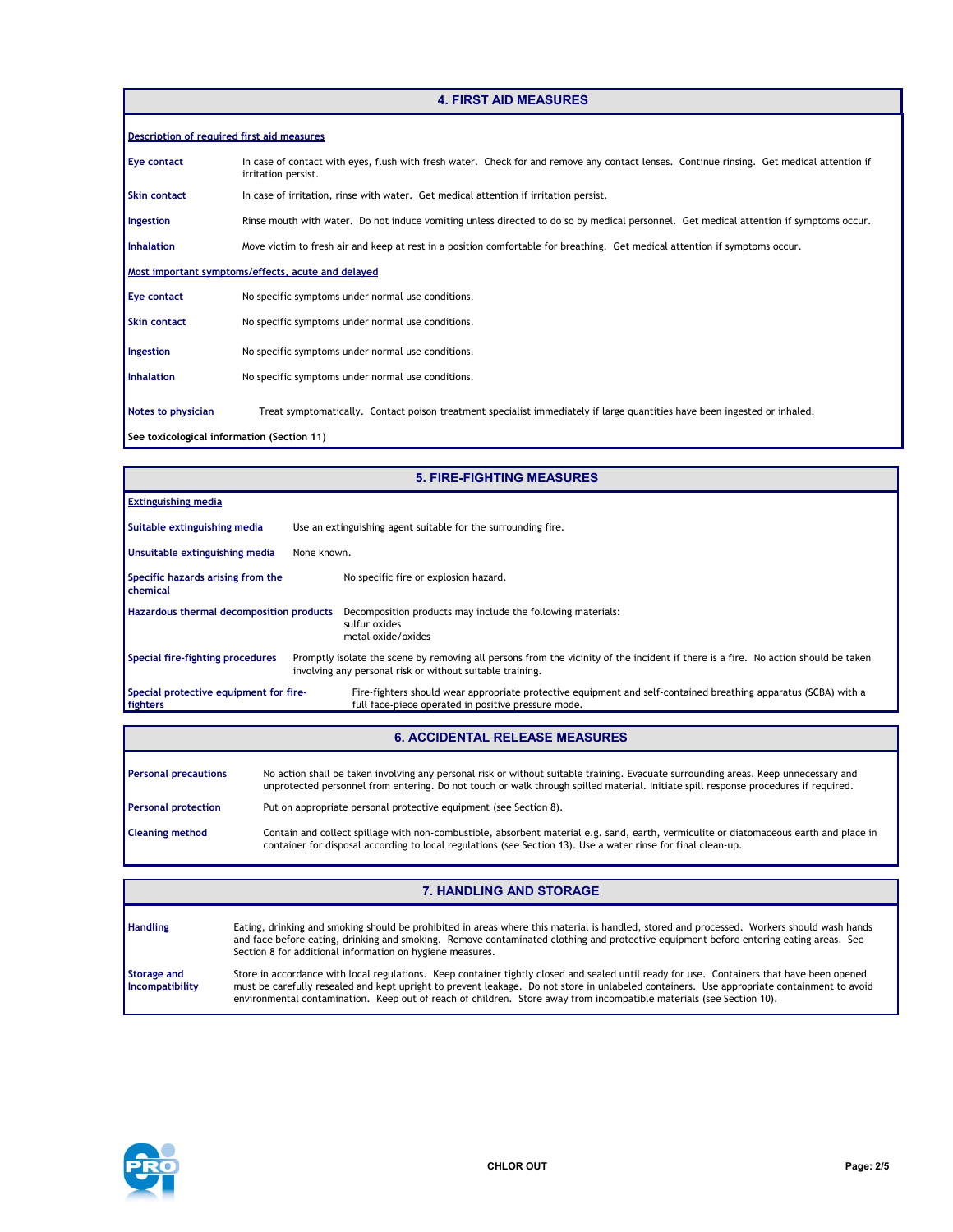|                                       | 8. EXPOSURE CONTROLS/PERSONAL PROTECTION                                                                                                            |
|---------------------------------------|-----------------------------------------------------------------------------------------------------------------------------------------------------|
| Occupational exposure limits<br>None. |                                                                                                                                                     |
| Appropriate engineering controls      | Good general ventilation should be sufficient to control worker exposure to airborne contaminants that could arise from the use if<br>this product. |
| Individual protection measures        |                                                                                                                                                     |
| <b>Eye/face protection</b>            | Continued or intense exposures might required to wear safety glasses. No specific protective equipment required under normal<br>use conditions.     |
| <b>Hands and Body protection</b>      | No specific protective equipment required under normal use conditions.                                                                              |
| <b>Respiratory protection</b>         | It is suggested to wear dust-protection mask for prolonged or intense exposures.                                                                    |

#### **9. PHYSICAL AND CHEMICAL PROPERTIES**

| <b>Physical state</b>                                          | Solid.              | pH                      | 8.6 [Conc. $(\% w/w)$ : 7.5%]    | <b>Flash point</b>           | [Product does not sustain]<br>combustion.] |
|----------------------------------------------------------------|---------------------|-------------------------|----------------------------------|------------------------------|--------------------------------------------|
| Color                                                          | Not available.      | <b>Relative density</b> | 1.7                              | <b>Melting point</b>         | 48.5 °C (119.3 °F)                         |
| <b>Odor</b>                                                    | Odorless.           | <b>Viscosity</b>        | Not available.                   | <b>Boiling point</b>         | Not available.                             |
| <b>Odor threshold</b>                                          | Not available.      | Vapor pressure          | Not available.                   | Fire point<br>÷              | Not available.                             |
| Solubility in water                                            | Not available.      | Vapor density           | Not available.                   | <b>Evaporation rate</b><br>÷ | Not available.                             |
| <b>Decomposition temperature</b>                               | 300°C (572°F)<br>÷. |                         | <b>Auto-ignition temperature</b> | Not available.<br>÷.         |                                            |
| Partition coefficient: n-octanol/<br>water                     | Not available.      |                         | Flammability (solid, gas)        | Not available.<br>÷.         |                                            |
| Not available.<br>Lower and upper explosive (flammable) limits |                     |                         |                                  |                              |                                            |

#### **10. STABILITY AND REACTIVITY**

| Reactivity                         |                        | No specific test data related to reactivity available for this product or its ingredients.           |
|------------------------------------|------------------------|------------------------------------------------------------------------------------------------------|
| <b>Chemical stability</b>          | The product is stable. |                                                                                                      |
| Incompatible materials             | No specific data.      |                                                                                                      |
| <b>Conditions to avoid</b>         | No specific data.      |                                                                                                      |
| Possibility of hazardous reactions |                        | Under normal conditions of storage and use, hazardous reactions will not occur.                      |
| Hazardous decomposition products   |                        | Under normal conditions of storage and use, hazardous decomposition products should not be produced. |

#### **11. TOXICOLOGICAL INFORMATION**

| <b>Route of exposure</b>                                         | Routes of entry anticipated: Oral.<br>Routes of entry not anticipated: Dermal, Inhalation. |                                                   |  |
|------------------------------------------------------------------|--------------------------------------------------------------------------------------------|---------------------------------------------------|--|
|                                                                  | Potential acute health effects                                                             | <b>Symptoms</b>                                   |  |
| <b>Eye contact</b>                                               | No known significant effects or critical hazards.                                          | No specific symptoms under normal use conditions. |  |
| <b>Skin contact</b>                                              | No known significant effects or critical hazards.                                          | No specific symptoms under normal use conditions. |  |
| Ingestion                                                        | No known significant effects or critical hazards.                                          | No specific symptoms under normal use conditions. |  |
| <b>Inhalation</b>                                                | No known significant effects or critical hazards.                                          | No specific symptoms under normal use conditions. |  |
| <b>Toxicity data</b>                                             |                                                                                            |                                                   |  |
| No toxicological data found for this product or it's components. |                                                                                            |                                                   |  |
| Information on toxicological effects                             |                                                                                            |                                                   |  |

**Mutagenicity**

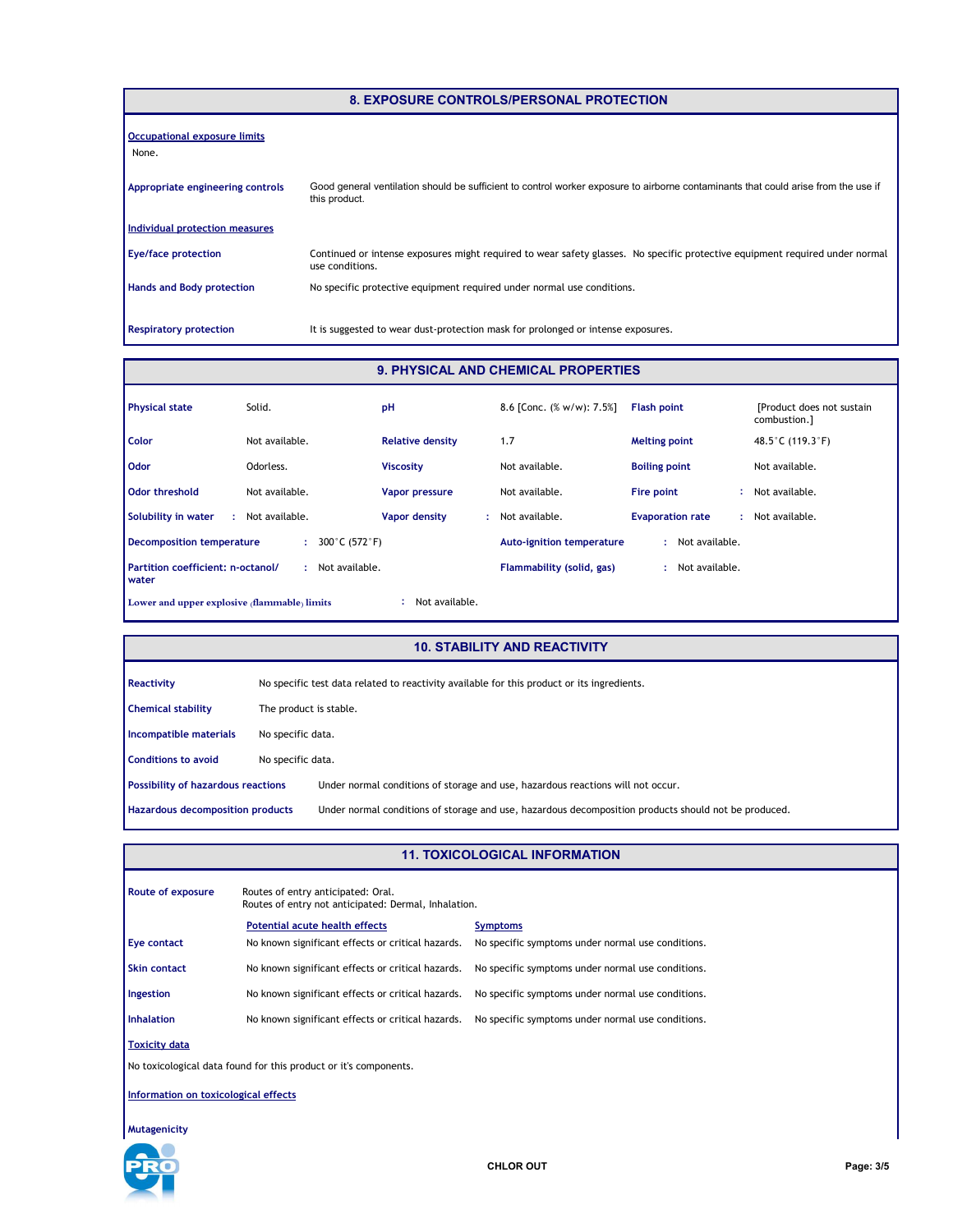|                              | No known significant effects or critical hazards. |
|------------------------------|---------------------------------------------------|
| <b>Teratogenicity</b>        | No known significant effects or critical hazards. |
| <b>Developmental effects</b> | No known significant effects or critical hazards. |
| <b>Fertility effects</b>     | No known significant effects or critical hazards. |
| <b>Sensitization</b>         | Not available.                                    |
| <b>Carcinogenicity</b>       | No known significant effects or critical hazards. |
|                              |                                                   |

**12. ECOLOGICAL INFORMATION**

#### **Ecotoxicity data**

No ecotoxicological data listed for any component of this product.

**Persistence and degradability**

: Unknown Other adverse effects : Unknown **Bioaccumulative potential Mobility in soil :** Unknown **:** Unknown **:** Unknown **:** Unknown

### **13. DISPOSAL CONSIDERATIONS**

**Disposal methods** Dispose content and container in accordance with local, regional and national regulation in force.

| <b>14. TRANSPORT INFORMATION</b> |                     |                                                                      |                                                    |                      |                    |  |  |  |
|----------------------------------|---------------------|----------------------------------------------------------------------|----------------------------------------------------|----------------------|--------------------|--|--|--|
|                                  | <b>UN number</b>    | UN proper shipping name                                              | <b>Transport hazard class</b><br>(e <sub>s</sub> ) | <b>Packing group</b> | <b>TDG Placard</b> |  |  |  |
| <b>TDG Classification</b>        | Not regulated.<br>٠ |                                                                      | $\overline{a}$                                     | ٠                    |                    |  |  |  |
|                                  |                     |                                                                      |                                                    |                      |                    |  |  |  |
| <b>Additional</b><br>information |                     | See shipping documents for specific information on DOT, IMDG or IATA |                                                    |                      |                    |  |  |  |

|                                                                | <b>15. REGULATORY INFORMATION</b>     |
|----------------------------------------------------------------|---------------------------------------|
| <b>Canadian lists</b>                                          |                                       |
| <b>Canadian NPRI</b>                                           | None of the components are listed.    |
| <b>CEPA Toxic substances</b>                                   | None of the components are listed.    |
| Canada inventory                                               | At least one component is not listed. |
| International lists                                            |                                       |
| <b>United States</b><br>All components are listed or exempted. |                                       |

| <b>16. OTHER INFORMATION</b>                    |                                      |                            |   |  |  |  |  |  |
|-------------------------------------------------|--------------------------------------|----------------------------|---|--|--|--|--|--|
| Hazardous Material Information System (U.S.A.)  |                                      | <b>Health Hazard</b>       |   |  |  |  |  |  |
|                                                 |                                      | <b>Fire Hazard</b>         | 0 |  |  |  |  |  |
|                                                 |                                      | <b>Reactivity</b>          | 0 |  |  |  |  |  |
|                                                 |                                      | <b>Personal Protection</b> | в |  |  |  |  |  |
| Date of issue/Date of revision (YYYY-MM-<br>DD) | $: 2016 - 12 - 20$                   |                            |   |  |  |  |  |  |
| <b>Prepared by</b><br>÷.                        | <b>Regulatory Affairs Department</b> |                            |   |  |  |  |  |  |
| Chimie Internationales inc.                     |                                      |                            |   |  |  |  |  |  |
| 9585 ignace,<br>Brossard, Qc, J4Y 2R4           |                                      |                            |   |  |  |  |  |  |
|                                                 |                                      |                            |   |  |  |  |  |  |

**Notice to reader**